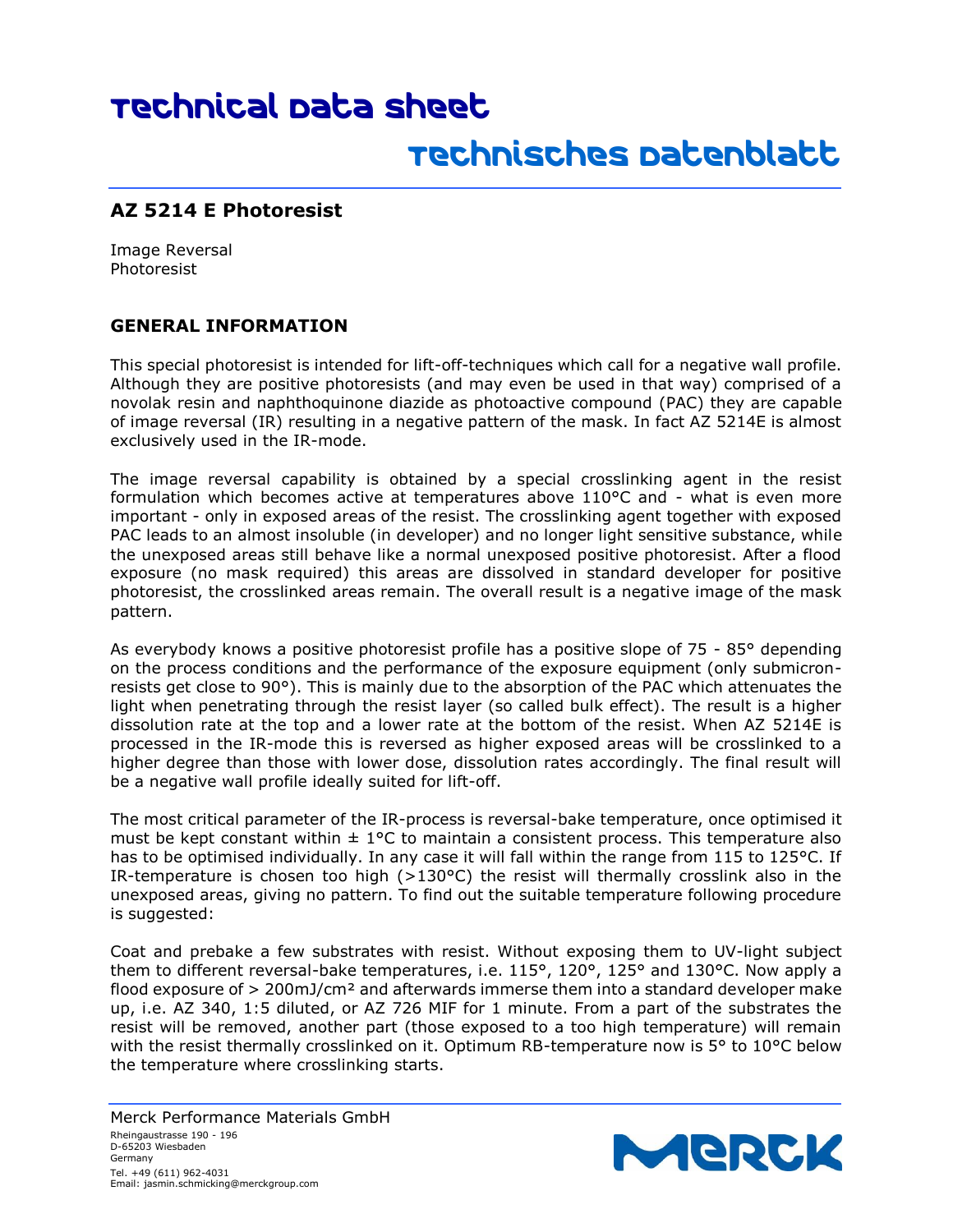# Technical Data Sheet

### Technisches Datenblatt

The flood exposure is absolutely uncritical as long as sufficient energy is applied to make the unexposed areas soluble. 200 mJ/cm<sup>2</sup> is a good choice, but  $150 - 500$  mJ/cm<sup>2</sup> will have no major influence on the performance.

Finally it should be noted that the imagewise exposure energy is lower than with normal positive processes, generally only half of that. So a good rule of thumb is: compared to a standard positive resist process, imagewise exposure dose should be half of that, flood exposure energy double of that for AZ 5214E IR-processing.

Once understanding and being familiar with this IR-procedure it is quite simple to set up a different process for lift-off. A T-shaped profile can be achieved by the following process sequence:

The prebaked AZ 5214E photoresist is flood exposed (no mask) with a small amount of UV energy, just to generate some exposed PAC at the surface. Now the reversal-bake is performed to partially crosslink this top areas. By this treatment a top layer with a lowered dissolution rate compared to the bulk material is generated. After this the resist is treated like a normal positive photoresist (imagewise exposure and development) to generate a positive image! Due to the lower dissolution rate in the top layer a T-shaped profile with overhanging lips will be the result.

|                                 | AZ 5214E                       |  |  |
|---------------------------------|--------------------------------|--|--|
| Solids content [%]              | 28.3                           |  |  |
| Viscosity [cSt at 25°C]         | 24.0                           |  |  |
| Absorptivity [I/g*cm] at        | 0.76                           |  |  |
| 377nm                           |                                |  |  |
| <b>Solvent</b>                  | methoxy-propyl acetate (PGMEA) |  |  |
| Max. water content [%]          | 0.50                           |  |  |
| <b>Spectral sensitivity</b>     | 310 - 420 nm                   |  |  |
| <b>Coating characteristic</b>   | striation free                 |  |  |
| <b>Filtration [µm absolute]</b> | 0.1                            |  |  |

#### **PHYSICAL and CHEMICAL PROPERTIES**

#### **FILM THICKNESS [µm] as FUNCTION of SPIN SPEED (characteristically)**

| spin speed [rpm] | 2000 | 3000 | 4000 | 5000 | 6000 |
|------------------|------|------|------|------|------|
|                  |      |      |      |      |      |
| <b>AZ 5214E</b>  | 1.98 | 1.62 | 1.40 | 1.25 | 1.14 |
|                  |      |      |      |      |      |